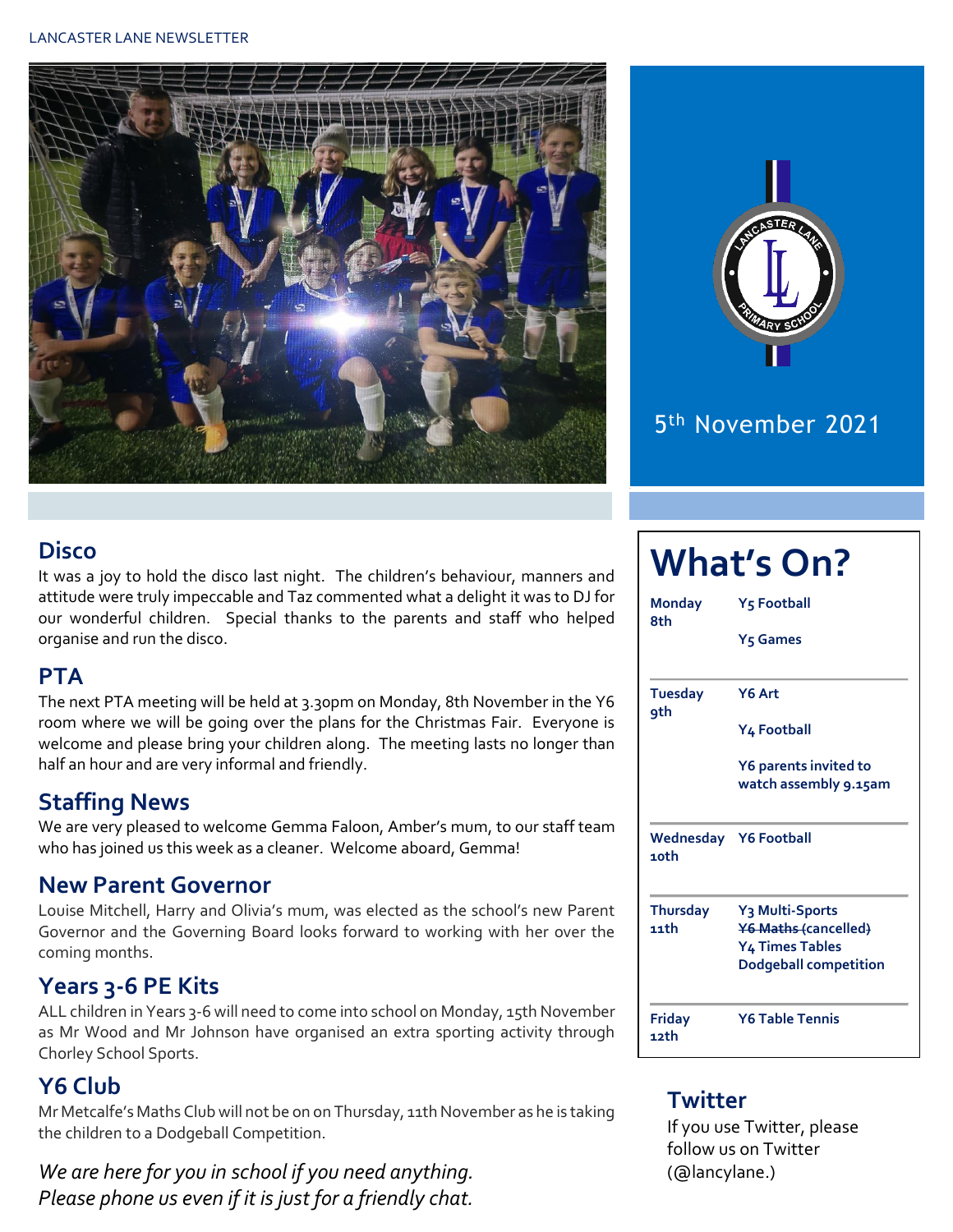

#### **Girls Football**

Well done to the Y5/6 Girls Football Team who won a bronze medal in the finals on Wednesday evening. Whilst it is lovely to win a medal, the girls attitudes, never-give-up approach and playing for sheer enjoyment was the over-riding memory of the evening – as well as Keeleigh's wonder goal!

#### **Non Uniform Day**

It is non-uniform Day on Tuesday, 9th November in exchange for the children bringing in some chocolate for the Chocolate Tombola.

#### **Online Safety**

Staff in school updated their online safety training on the INSET Day on Monday. We are in the process of setting up an Online Safety working party between staff, governors, parents and children. If any parent is interested in being a part of this please speak to Mrs Geldard. There will be one meeting during the day every half term. Please find attached the Online Safety Newsletter for November.

#### **Remembrance Assembly**

Y6 will be performing their Remembrance Assembly to their parents on Tuesday, 9th November at 9.15am. Although not compulsory, we kindly request parents wear masks. Children in years Reception –Year 5 will watch the assembly on Friday afternoon. Poppies and other Remembrance Day merchandise will be on sale in school all week.

#### **Wanted (please)**

Please can you send any paper bags you may have at home into school for the Teddy Tombola. These don't have to be gift bags.

#### **Years 3-6 PE Kits**

ALL children in Years 3-6 will need to come into school on Monday, 15th November as Mr Wood and Mr Johnson have organised an extra sporting activity through Chorley School Sports.

#### **Christmas Singalong**

Mrs Geldard and Miss Watson are excited to tell you that Christmas Singalong Club is starting on Tuesday, 9th November at 12.40pm in the Year 6 classroom. This is open to any child to attend. All we ask is that they come to every sessions and stay for the whole session. There will be a Christmas Singalong Performance in the last week of term.

#### **Christmas Plays**

We are delighted that, Covid restrictions permitting, we are able to put on Christmas plays again this year. The dates and start times for these can be found on the home page of the school website and are listed here so that you can make a note of them:

**Reception Tuesday 7th December @ 9.30am in school Y1 and Y2 Friday 10th December @ 9.30am in school Y3 and Y4 Thursday 9th December @ 10am in church Y5 and Y6 Tuesday 14th December @ 9.15am in school**

#### **And finally…**

if you are tired learn to rest and not quit.